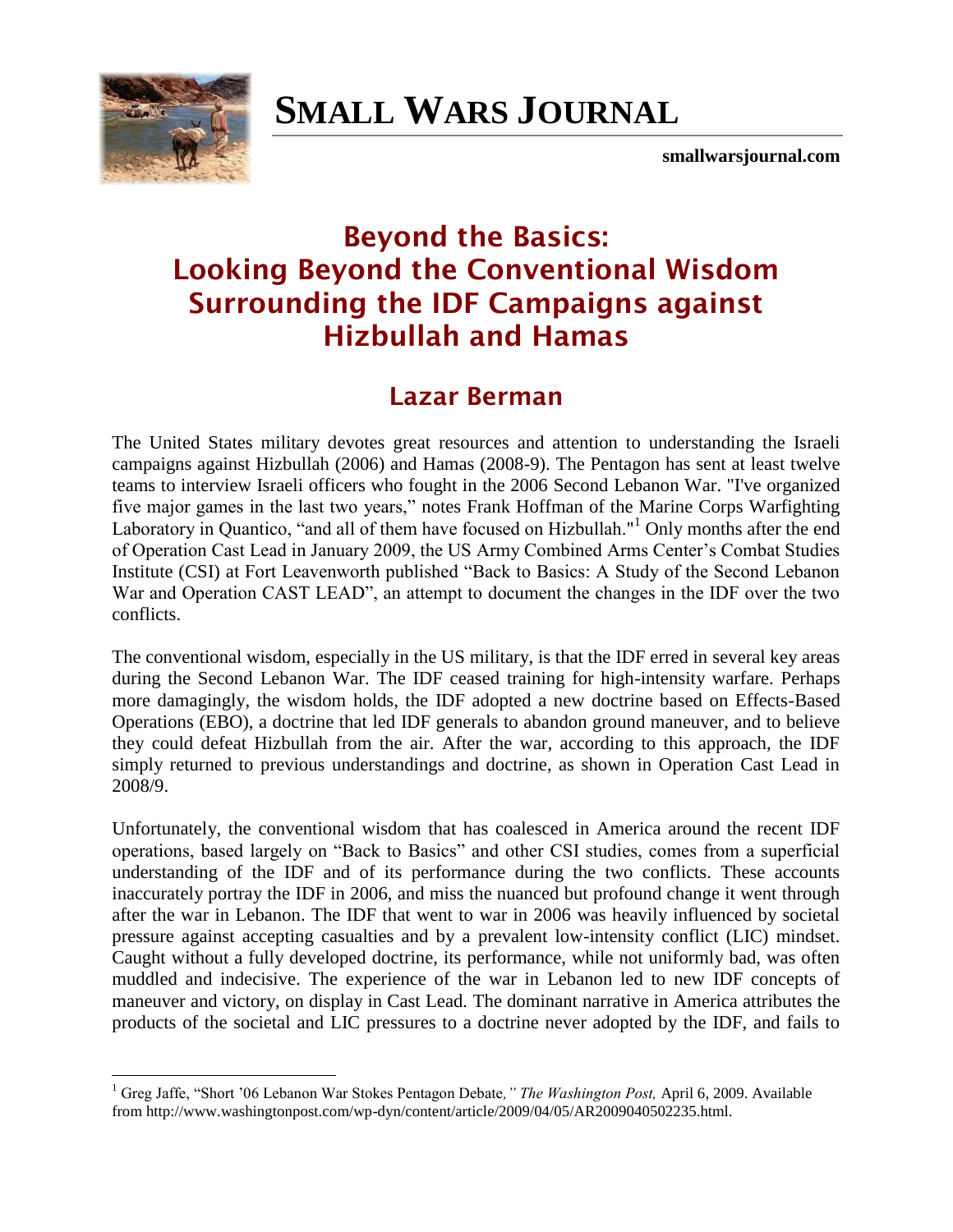recognize the new IDF concepts. Left uncorrected, this narrative puts the United States defense community at risk of learning the wrong lessons from Israel"s recent campaigns.

This study details the voices that have emerged about the two campaigns and what they illustrate about the IDF. Using the prevalent American "Back to Basics" narrative as a starting point, this work will examine how Israelis themselves, more familiar with and enjoying access to crucial sources, see the wars. Finally, it will attempt to distil an accurate account of how the IDF changed over this period and what the United States should be learning from this process.

Timely as this study may be, coming as the US seeks to end its wars in Iraq and Afghanistan, it is bound by several limitations. As the campaigns in question are recent, the perspective gained by distance from events eludes us. The effect of the wars five and ten years later will influence the way they are understood, especially in terms of victory and defeat. The pertinence of the topic renders much valuable material classified.

Second, Hamas and Hizbullah are separate organizations with distinct capabilities and mindsets. A campaign against one will not mirror a campaign against the other. Therefore, judging the IDF by examining its performance against both organizations under distinct circumstances in different terrains should be done with caution. One cannot refight the same war twice. However, combining IDF performance and statements during the wars with other data can create a reliable account of the key changes in the IDF during this time.

#### **Back to Basics**

The "Back to Basics" narrative emerged as a leading paradigm among American observers, especially in the military. CSI historian Matt Matthews, a versatile and usually careful scholar, argues that the Israel Defense Force (IDF) wholeheartedly adopted a new doctrine, Effects-Based Operation (EBO), convincing senior officers that Hizbullah could be defeated by a quick air campaign against key targets. He and others at CSI, including those writing in "Back to Basics", see the impressive IDF performance against Hamas as evidence that the Israelis shed EBO and simply returned to their classic doctrine of decisive maneuver. These ideas have entered the academic discourse on the wars, particularly within the US armed forces. In her MA thesis at the US Army Command and General Staff College, Maj. Kellie Rourke, citing Matthews, argues, "Israel adopted EBO, the belief that they could destroy specific, targeted portions of its enemy with precision guided munitions, and achieve the desired effect of silencing the threat."<sup>2</sup> US Army Brig-Gen. Huba Wass de Czege, writing in *Military Review*, also contends that the IDF adopted American-style EBO, which hampered its ability to confront Hizbullah in 2006.<sup>3</sup> The performance of the IDF ground forces in Lebanon was abysmal, argue the narrative"s proponents, and Hizbullah earned a victory in the conflict. To them, the much-improved campaign in Gaza is evidence that the IDF simply reverted to its classic doctrine centered on dominant ground maneuver.

<sup>&</sup>lt;sup>2</sup> Kellie S. Rourke, "U.S. Counterinsurgency Doctrine: Is it Adequate to Defeat Hezbollah as a Threat Model of Future Insurgencies?" (MA Thesis, US Army Command and General Staff College, 2009), 35.

<sup>&</sup>lt;sup>3</sup> BGen Huba Wass de Czege, "Systemic Operational Design: Learning and Adapting in Complex Missions," *Military Review*, (January- February 2009), 4.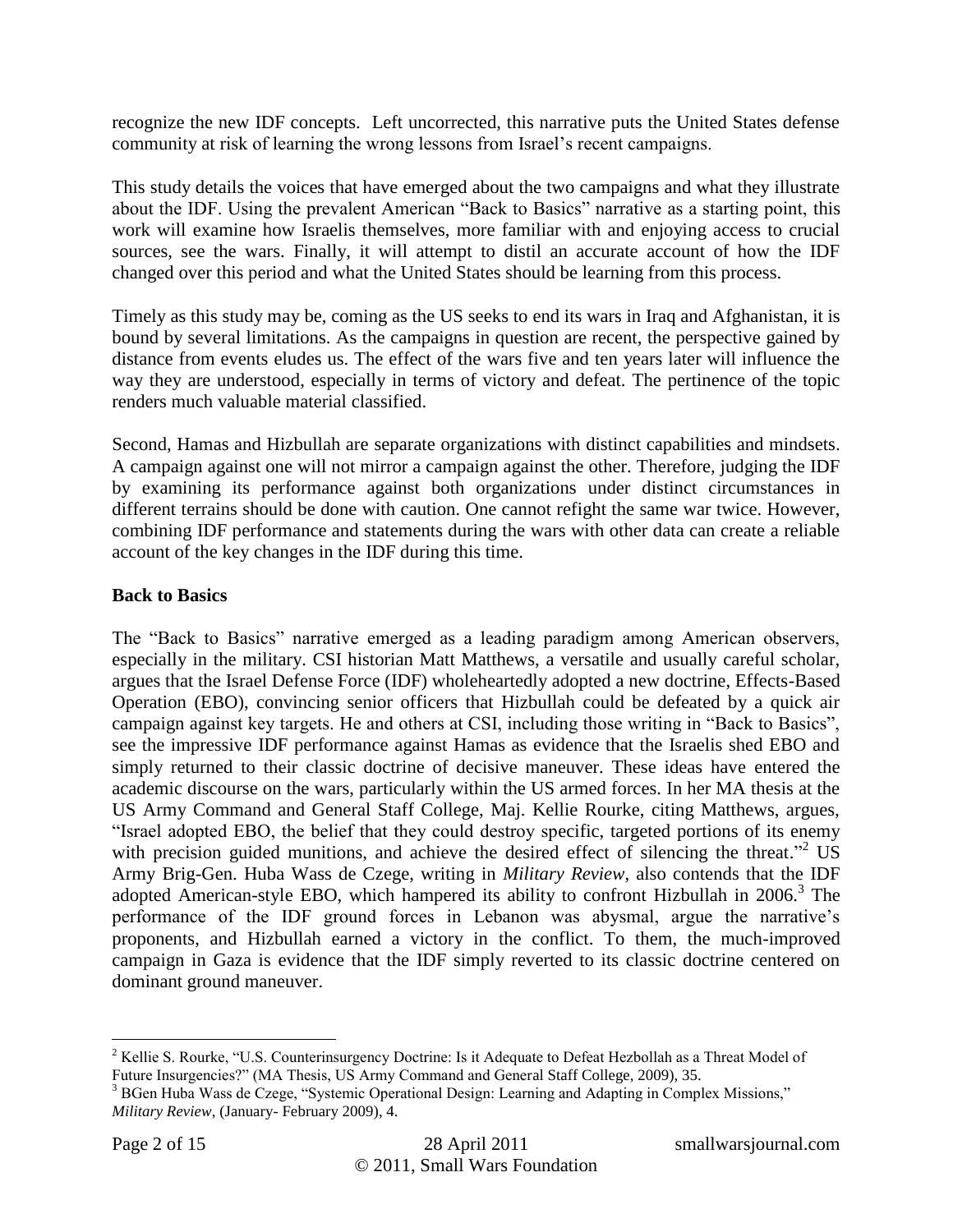Matt Matthews has written several pieces on the Second Lebanon War and Cast Lead, promoting this narrative. In "We Were Caught Unprepared", his account of the 2006 war, Matthews presents important findings, but his choice of sources leads to occasional inaccuracies uncharacteristic of Matthews" work. Observers who fawn over Hizbullah- Augustus Richard Norton, Mark Perry, and Alistair Crooke- are some of Matthews" most cited sources, and their enthusiasm for Hizbullah"s performance leads Matthews to overstate the quality of Shi"ite organization"s tactics and strategy, which he describes as "brilliant" and "masterful". They also lead Matthews astray when he neglects to approach their work with sufficient critical caution. Norton identifies Yossi Olmert as the Israeli prime minister in *Hezbollah: A Short History.* Of course, Ehud Olmert was the Israeli PM, and his brother Yossi a professor and diplomat. Matthews makes the same bizarre mistake, suggesting he used Norton"s work, errors and all, too casually.<sup>4</sup>

A more substantial problem, one that colored his perception of the entire war, comes from Matthews' reliance on Crooke and Perry's estimate of Hizbullah dead. Crooke and Perry, throughout their three-part article "How Hezbollah Defeated Israel", argue that every aspect of the war was "a decisive and complete victory" for Hizbullah.<sup>5</sup> Using their casualty figures, Matthews writes, "By 8 August, 61 Israeli soldiers had been killed, while the IDF reported 450 Hezbollah fighters killed. This last figure was highly exaggerated, as it appears likely that only 184 Hezbollah fighters were killed in ground fighting in southern Lebanon during the entire war."<sup>6</sup> He cites Crooke and Perry's claim that Israel and Hizbullah lost nearly the same number of fighters:

"Perhaps the most telling sign of Israel's military failure comes in counting the dead and wounded. Israel now claims that it killed about 400-500 Hezbollah fighters, while its own losses were significantly less. But a more precise accounting shows that Israeli and Hezbollah casualties were nearly even. It is impossible for Shi'ites (and Hezbollah) not to allow an honorable burial for its martyrs, so in this case it is simply a matter of counting funerals. Fewer than 180 funerals have been held for Hezbollah fighters- nearly equal to the number killed on the Israeli side. That number may be revised upward: our most recent information from Lebanon says the number of Shi'ite martyr funerals in the south can now be precisely tabulated at 184."<sup>7</sup>

The use of Hizbullah funerals to estimate casualties assumes the media-savvy organization was oblivious to the propaganda benefits of projecting a smaller number of fighters killed, and, not surprisingly, there are authoritative reports in major newspapers that Hizbullah intentionally staggered funerals to create the perception of fewer casualties. Hizbullah itself admits to 250 dead, and the UN and Lebanese sources put the number at around 500. The IDF claims it killed  $600<sup>8</sup>$  and has the names and addresses of most of the dead fighters.

<sup>4</sup> Matt Matthews, "We Were Caught Unprepared: The 2006 Hezbollah-Israeli War", *The Long War Series Occasional Paper 26* (Fort Leavenworth: Combat Studies Institute Press, 2008), 36.

<sup>&</sup>lt;sup>5</sup> Alastair Crooke and Mark Perry, "How Hezbollah Defeated Israel, Part One: Winning the Intelligence War,"

*Counterpunch,* October 12 2006. Available from http://www.counterpunch.org/crooke10132006.html.

<sup>6</sup> Matthews, "Unprepared", 51.

<sup>7</sup> Crooke and Perry, "How Hezbollah Defeated Israel, Part 2".

<sup>&</sup>lt;sup>8</sup> "Lebanon sees more than 1,000 War Deaths," AP, December 28 2006. Available at

http://news.usti.net/home/news/cn/?/world.mideast.misc/1/wed/bq/Alebanon-war-deaths.RYBR\_GDS.html.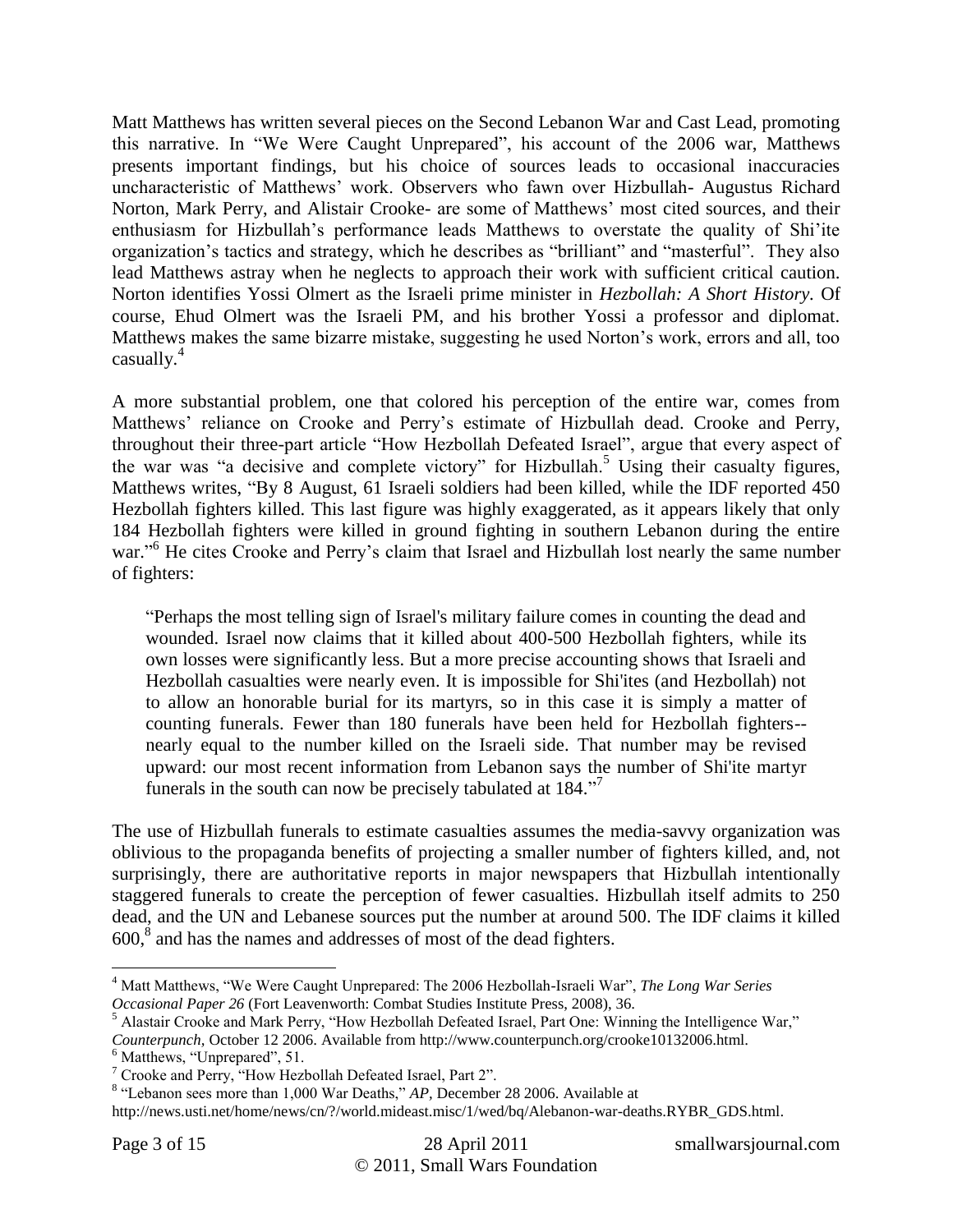Not only does Matthews rely on a source that gave an unreasonably low estimate of Hizbullah dead to buttress their claims of a Hizbullah victory, he also uses Crooke and Perry"s figure imprecisely. Matthews writes, citing Crooke and Perry, that 184 fighters had been killed in ground fighting,<sup>9</sup> but their estimate of 184 dead included Hizbullah fighters killed in all aspects of the war.<sup>10</sup> Nowhere do Crooke and Perry insinuate they were referring only to ground fighting. Overall, Matthews" selection of sources gives the overwhelming impression that Hizbullah won an unequivocal victory in all aspects of the war, and that IDF performance was uniformly lousy.

Matthews also writes that the IDF adopted a faulty new doctrine shortly before the 2006 war. "The IDF"s steadfast acceptance of a new doctrine" he writes, "inspired by Effects-Based Operations (EBO), Systemic Operational Design (SOD), and standoff firepower-based operations also proved problematic".<sup>11</sup> This doctrine convinced Halutz that targeting Lebanese infrastructure and key nodes in the Hizbullah "system" would persuade Hizbullah they were defeated, even though they could physically continue. Because of this doctrine, Matthews posits, Halutz was reluctant to order a major ground invasion of Lebanon.

CSI"s *Back to Basics,* as its title suggests, takes the position that the major change in the IDF after 2006 was a return to former tactics and concepts. LTC Abe Marrero writes, "the IDF embarked on a return to the fundamentals that characterized their doctrine...".<sup>12</sup> Matthews' piece in *Back to Basics* takes the same position. He argues that the IDF abandoned EBO, and returned to its prior fundamental doctrine.<sup>13</sup> This doctrine, in Marrero's eyes, "shifted the IDF's emphasis back towards the traditional dominant role of land forces."<sup>14</sup> Marrero argues the IDF returned to its classic assumptions, and told its soldiers to "train as you did before 2000."<sup>15</sup>

#### **No Doctrine to New Doctrine**

Many Israeli experts offer an account fundamentally different than "Back to Basics." They make two key arguments- the IDF never adopted EBO, and far from simply returning to past doctrine, it has instead created a new concept of maneuver and victory.

Gen. Itai Brun, a leading theorist in IDF conceptual circles, argues against the idea that the IDF, led by Dan Halutz and dazzled by new technology, accepted a doctrine calling for victory from airpower alone. "These conclusions provide a superficial answer to a question that merits much serious analysis," writes Brun. "A deeper examination shows that Israel's application of military power was not based on an established perception that wars can be decided from the air. The priority accorded to air power did not reflect adoption of either EBO or strategic bombing as a

<sup>13</sup> Matt M. Matthews, "Hard Lessons Learned," in *Back to Basics: A Study of the Second Lebanon War and Operation CAST LEAD,* ed. LTC Scott C. Farquhar, (Fort Leavenworth: Combat Studies Institute Press, 2009), 24.

 $14$ <sup>14</sup> Marrero, "Tactics," 86.

 $\overline{a}$  $<sup>9</sup>$  Matthews, "Unprepared", 51.</sup>

<sup>&</sup>lt;sup>10</sup> Crooke and Perry, "How Hezbollah Defeated Israel, Part 2," 10.

 $11$  *Ibid., 2.* 

<sup>&</sup>lt;sup>12</sup> LTC Abe T. Marrero, "The Tactics of Operation CAST LEAD," in *Back to Basics: A Study of the Second Lebanon War and Operation CAST LEAD,* ed. LTC Scott C. Farquhar, (Fort Leavenworth: Combat Studies Institute Press, 2009), 97.

<sup>15</sup> *Ibid.,* 95.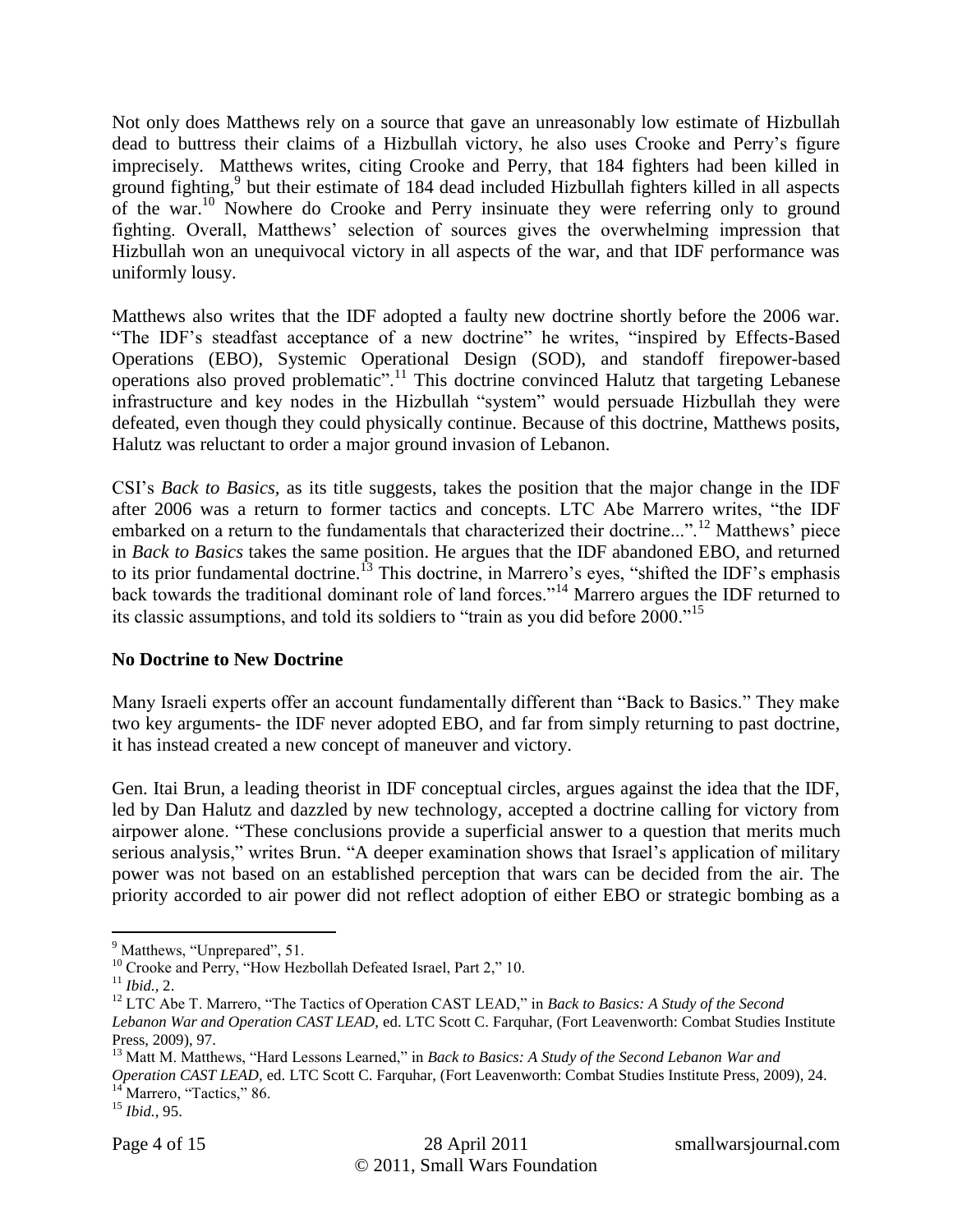foundation. Instead it was, first and foremost, the outcome of a long process of increasing social and political restraints on military operations."<sup>16</sup>

Shortly after the costly victory in 1949 over five conventional Arab armies, Israel, led by Prime Minister David Ben-Gurion, came up with its defense doctrine. Leaders recognized that Israel has no strategic depth, a military dependent on mobilization of the entire society, and greater initiative and skill than its adversaries. The solution was simple- the IDF would strike first, seize the initiative, and drive the fighting onto enemy territory. Aggressive ground maneuver was the decisive element, confusing the Arab armies while bringing about quick decision.

As long as the original collectivist mindset dominated Israel"s discourse, the IDF could rely on casualty-heavy ground operations. But when the public began to distrust the military in the wake of the failures of 1973, and especially the messy invasion of Lebanon in 1982, IDF doctrine had to change to reflect the new reality. This is the "long process" to which Brun refers. As Israelis enjoyed growing prosperity in the 80s and 90s, a new sense of the individual further weakened the sense of collective sacrifice. Compounding this change, Israel fought enemies no longer seen by its citizens as existential threats, as it did from 1948 to 1973. "This shift..." argues Brun, "is the development that most significantly influenced the IDF"s ability to apply its original doctrine."<sup>17</sup>

For more than a decade before the 2006 war, the IDF had been relying heavily on stand-off firepower, not its classic ground maneuver. The two major operations against Hizbullah in the mid-1990s, Accountability and Grapes of Wrath, were dominated by artillery and air power, with no ground maneuver. These operations against threats from southern Lebanon stand in stark contrast to the maneuver-heavy operations Litani (1978) and Peace for Galilee (1982). A major driver of this change was the need to reduce IDF casualties, in light of changes in the sacrifices Israeli society would accept. 18

Matthews and others argue that Israel internalized the airpower-centric EBO doctrine in the years leading up to 2006. Israel was indeed in a decade-long process of an organic doctrinal debate when the Second Lebanon War broke out. Stemming from both the internal desire to revisit Israeli doctrine and the reductions in the defense budget, the IDF formally began reviewing the existing doctrine in 2003. Halutz signed off on a document summarizing the new concepts in April 2006.

The summary document itself- an operational concept, not a complete doctrine- had little effect on IDF commanders, as it was published only three months before the war broke out. If one is to glean anything from the document, it is that the new understandings of IDF commanders are reflected in, not caused by, the 2006 document. The Winograd Commission, the Israeli committee charged with reviewing the failures in the war, agrees that the operational concept was not fully implemented. Though a new concept was in the process of implementation, which

<sup>16</sup> Itai Brun, "The Second Lebanon War, 2006," in *A History of Air Warfare,* ed. John Andreas Olsen (Washington, DC: Potomac Books, Inc., 2010), 313.

<sup>17</sup> *Ibid.,* 314.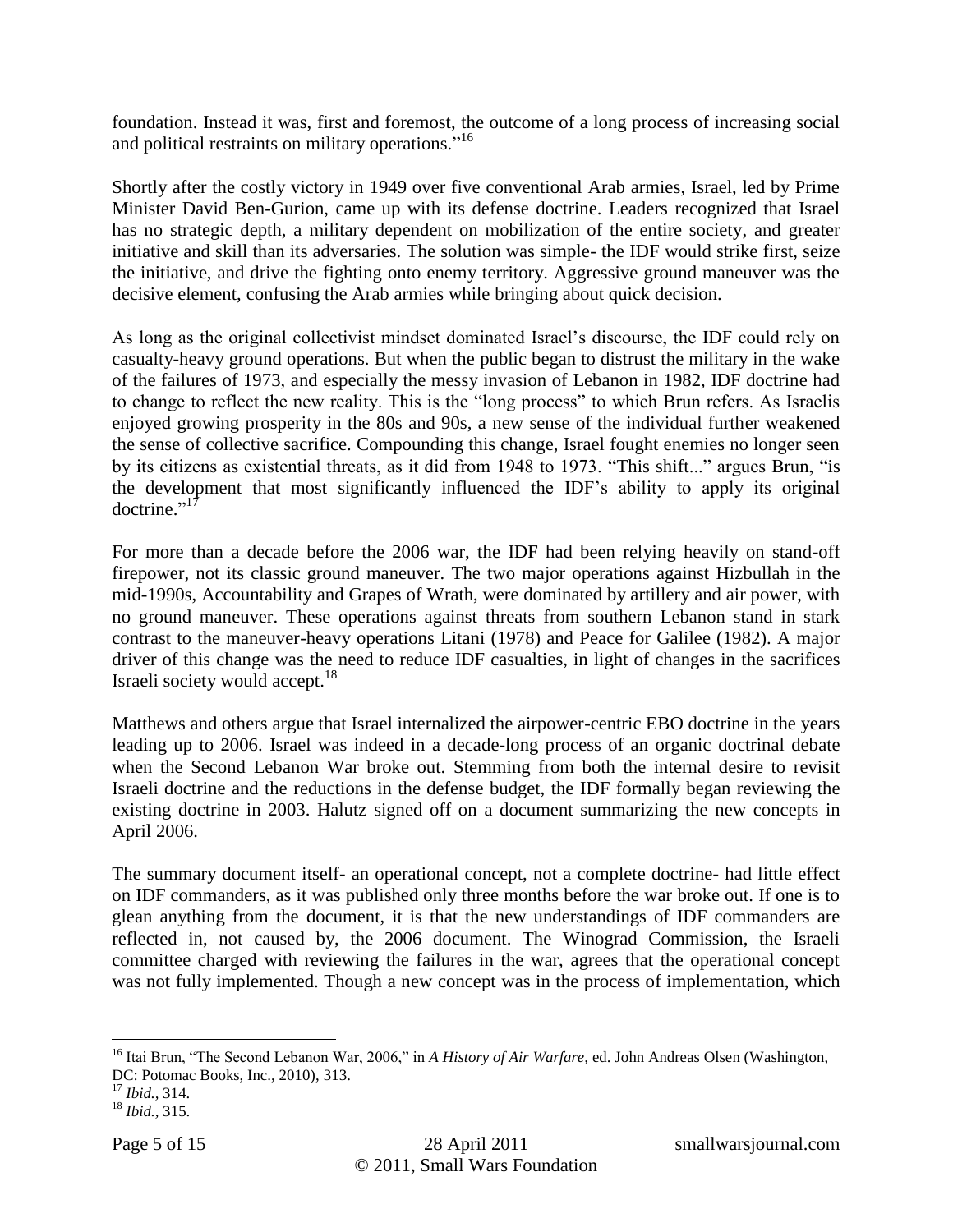included changes like giving the IAF control of some sectors on the ground,  $19$  "the IDF was in an intermediary phase between consolidation and implementation of the new operational concept."<sup>20</sup> The Winograd Report is quite clear that those who claim there was a new doctrine favoring firepower over maneuver overstate the case, decrying the "mistaken feeling that the clear preference given to "firepower" over ground maneuver...was anchored in a well-established doctrine. In fact, this preference…stemmed to a great extent from other sources, mainly the fear of direct friction with the enemy in the Lebanese theater and its price in human life on the one hand, and the confidence in the ample abilities of the guided precision weaponry...on the other hand." $^{21}$ 

The new operational concept overturned the classic notion of the importance of territorial conquest. Conquering and occupying enemy territory was seen as a liability and invitation for guerrilla warfare. Accordingly, ground maneuver, formerly the focus of Israeli offensives, was given a more nuanced role combining it with other elements, and air power was given a central, but not exclusive, role in achieving a decision. The American military"s use of air power and ground maneuver in the First Gulf War contributed significantly to this new doctrine.<sup>22</sup> But, as war broke out so soon after it was signed, it is highly unlikely the document caused the IDF to change concepts or doctrine.

Without a doctrine, and reluctant to risk casualties in a ground invasion, Halutz offered Olmert a massive aerial bombardment of Lebanese infrastructure. Senior commanders expressed doubt as to the public readiness for a ground invasion.<sup>23</sup> Condoleeza Rice impressed to Olmert the Bush Administration"s opposition to any actions, including the Halutz plan, that might threaten the Siniora government, and Olmert quickly relented. Israel was left with a limping compromise that targeted only Hizbullah, but ended up damaging Lebanese infrastructure in the process.

Many who believe that the IDF had no coherent doctrine in 2006 also see a new doctrine in place during Operation Cast Lead. They argue the IDF concept of maneuver was markedly different in Gaza. The IDF limited its casualties there by using the full force of its firepower, while in Lebanon it attempted to do so by limiting their exposure to Hizbullah fighters. Reservists, called up well before their entry into Gaza, had ample time to train. IDF ground troops maneuvered hard and fast, using massive firepower as they sliced Gaza in three.

#### **The Importance of Tactical Excellence**

Others add that the IDF"s subpar performance in 2006 was aggravated by new ideas that had eroded its ability to operate soundly on the tactical level. Israel"s record of military success, according to this narrative, hinged on the IDF"s tactical excellence. In the past, the IDF"s tactical superiority compensated for the many strategic mistakes made by prime ministers and military commanders. Even when Israel"s leaders allowed the IDF to start from a horrendous

 $19$  The Commission for the Investigation of the Events of the Campaign in Lebanon 2006, The Winograd Commission, *The Second Lebanon War Final Report,* (Israel, January 2008), 275. Available from <http://dwnmedia.a7.org/a7radio/misc/docs/08/vinograd.pdf> (Hebrew).

<sup>&</sup>lt;sup>20</sup> Winograd Commission, *Final Report*, 321.

<sup>21</sup> *Ibid.,* 322.

<sup>22</sup> *Ibid.,* 18.

<sup>23</sup> *Ibid.,* 169.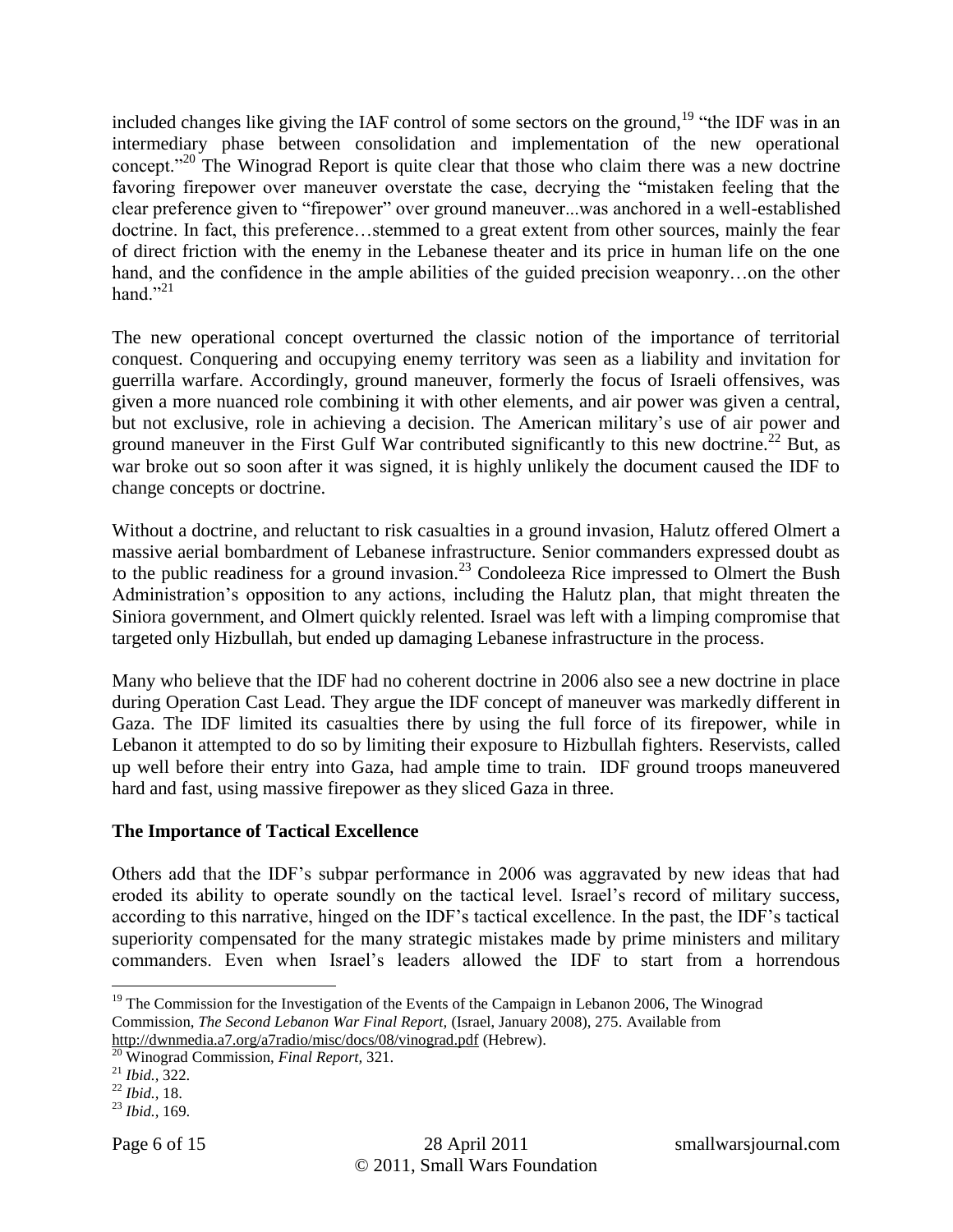disadvantage in 1973, the skill of Israeli tank crews and pilots salvaged a military victory. In 2006, however, new conceptual ideas had so damaged Israel"s tactical abilities that there was nothing to cover up Israel's strategic blunders.

A major revolution in military thought took place under the direction of the brilliant and controversial Brig.-Gen. Shimon Naveh. At the helm of the Operational Theory Research Institute from 1995-2005, Naveh and his team of officer intellectuals introduced into Israeli military thoughts ideas and terms from literary theory, architecture, psychology, and postmodern French philosophy.<sup>24</sup> They aimed to create a means for commanders to make speedy decisions on the constantly changing battlefield. They applied system theory to military art, examining, in the words of Israeli journalist Yotam Feldman, "the operating principles of a particular unit (community organism, computer network) through the totality of the relations between the elements that constitute it and effect of their interactions on the overall system."<sup>25</sup> The bombastic Naveh, who declared that "my main channel of activity is the military one, and in that I am the best in the world,"<sup>26</sup> was forced out in 2005 over a minor billing infraction.

During the Naveh period, theorists pushed several existing ideas to the front of IDF thought, which, according to former IDF doctrine officer Dori Pinkas, muddied commanders' thinking.<sup>27</sup> Naveh presented the concept of Operational Art. "We wanted to create an intermediate level," says Naveh, "between the master craftsman, the tiling artisan or the electrician, who is the equivalent of the battalion or brigade commander, and the entrepreneur or the strategist, the counterpart of the high commander, who wants to change the world, but lacks knowledge in construction."<sup>28</sup> This approach treated the operational level as the centerpiece of military planning, inflating its importance while ignoring the strategic level and treating the tactical as a chance encounter.<sup>29</sup> As Naveh's ideas gained currency, those who refused to buy into his approach had to justify their position. It was Naveh"s way or the highway. Though they did precipitate a storm of thought and debate in the IDF, Naveh"s concepts caused commanders to think in terms of theories not grounded in operational experience.<sup>30</sup>

At the same time, Giora Segal, Director of the Institute for the Study of the Tactical Environment, introduced Operational Rationale *(ra'ayon mivtzai)* into the way the IDF taught officers to plan missions. Commanders had previously planned missions by defining the *mission* and the *approach* (how to go about fulfilling the mission). Operational Rationale, in Segal"s construction, asked commanders to consider and define how they would incorporate the ubiquitous IDF idea of *tachbula* into their missions*. Tachbula* comes from Proverbs 24:16, "With *tachbula* you shall wage war". Though it has no clear English translation, it has been defined as wise counsel, cunning, or strategy. With its biblical authority, *Tachbula* always hovered in the minds of Israeli planners. Operational Rationale forced commanders to think explicitly about how their plans incorporate *tachbula.* Instead of planning their mission and

 $\overline{a}$ <sup>24</sup> *Ibid.*

<sup>25</sup> *Ibid.*

<sup>26</sup> Yotam Feldman, "Dr. Naveh, or, how I learned to stop worrying and walk through walls," *Haaretz,* November 1, 2007. Available from http://www.haaretz.com/hasen/spages/917158.html.

<sup>&</sup>lt;sup>27</sup> Pinkas interview.

<sup>28</sup> Feldman, "Dr. Naveh".

<sup>29</sup> *Ibid.*

<sup>30</sup> Pinkas interview.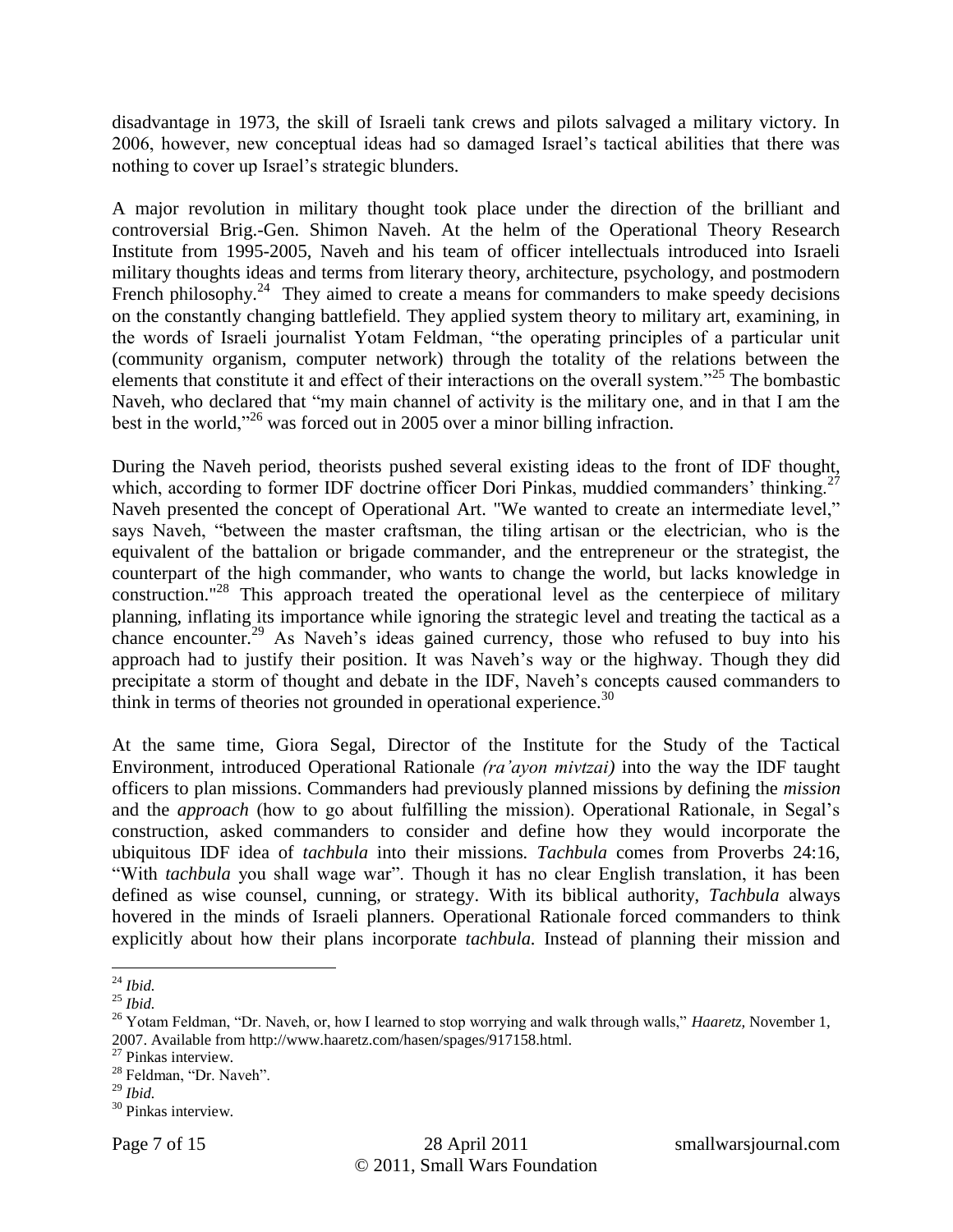approach directly, they wasted time and thought inserting the superfluous Operational Rationale step simply because the new concept, Operational Rationale, required them to.<sup>31</sup> The circumstances of the intifada gave the IDF the luxury of additional time to think about missions, but fighting Hizbullah, against whom speedy decision is vital, there was no time to craft convoluted operational plans.

#### **"Irrational" maneuver...**

Most accounts of the two conflicts share one underlying assumption- the changed, and more effective, IDF maneuver in Cast Lead signifies a deep shift in IDF thinking, be it the need to return to past doctrine or to create a new one. However, some peel away that assumption, leaving the possibility that the IDF"s aggressive ground maneuver in Cast Lead stemmed from 'irrational' reasons.

Brig.-Gen Ephraim Segoli, former IAF pilot and head of the Airpower and Asymmetric Conflict Research Center at Israel"s Fisher Institute, believes that the army needed to simply maneuver after the ineffective ground operations in Lebanon. This was done to prove to its enemies and to itself that the IDF could still conduct large, aggressive ground operations. Segoli also raises the possibility that the IDF might be too enamored with the ground maneuver, especially after Cast Lead. Eyal Ben-Reuven, deputy commander of the Northern Command during the 2006 war, also suggests that the perceptions of Israel"s adversaries influenced the decision to undertake a major ground maneuver. $32$ 

#### **… the more things stay the same**

Even with the addition of the "irrational maneuver" component, all the above takes on the IDF in Lebanon and Cast Lead assume the IDF experienced a major change between the conflicts, though they differ on the nature and meaning of the changes. Removing that assumption, some in Israel have argued that, in fact, no major revolution occurred within the IDF. They come to this conclusion from two opposing points of view- either the IDF never fixed its problems from 2006, or it had no deep problems with its skill or doctrine in the Second Lebanon War, and therefore had nothing essential to fix.

Lt.-Col. Ron Tira, military theorist and author, sees the problems of 2006 recurring in Cast Lead. In both campaigns, the political end-state desired by Israel was not clearly articulated beforehand, and therefore the IDF was unable to shape strategy to it. In both conflicts, if the political goal was increased deterrence, a short bombing campaign would have been in order. A limited campaign would have been appropriate to spur the international community to greater enforcement of its resolutions, if that was the desired end-state. If Israel wanted to destroy Hizbullah and Hamas, it needed to prepare militarily and diplomatically for an extended occupation.<sup>33</sup> Without a clear directive from the highest echelons, the questions about what Israel accomplished arose after Cast Lead as they did in 2006.

 $\overline{a}$ <sup>31</sup> *Ibid.*

 $32$  Ephraim Segoli. Interview by Author, Glilot, December 29, 2009.

<sup>&</sup>lt;sup>33</sup> Ron Tira. Interview by Author, Tel Aviv, January 3, 2010.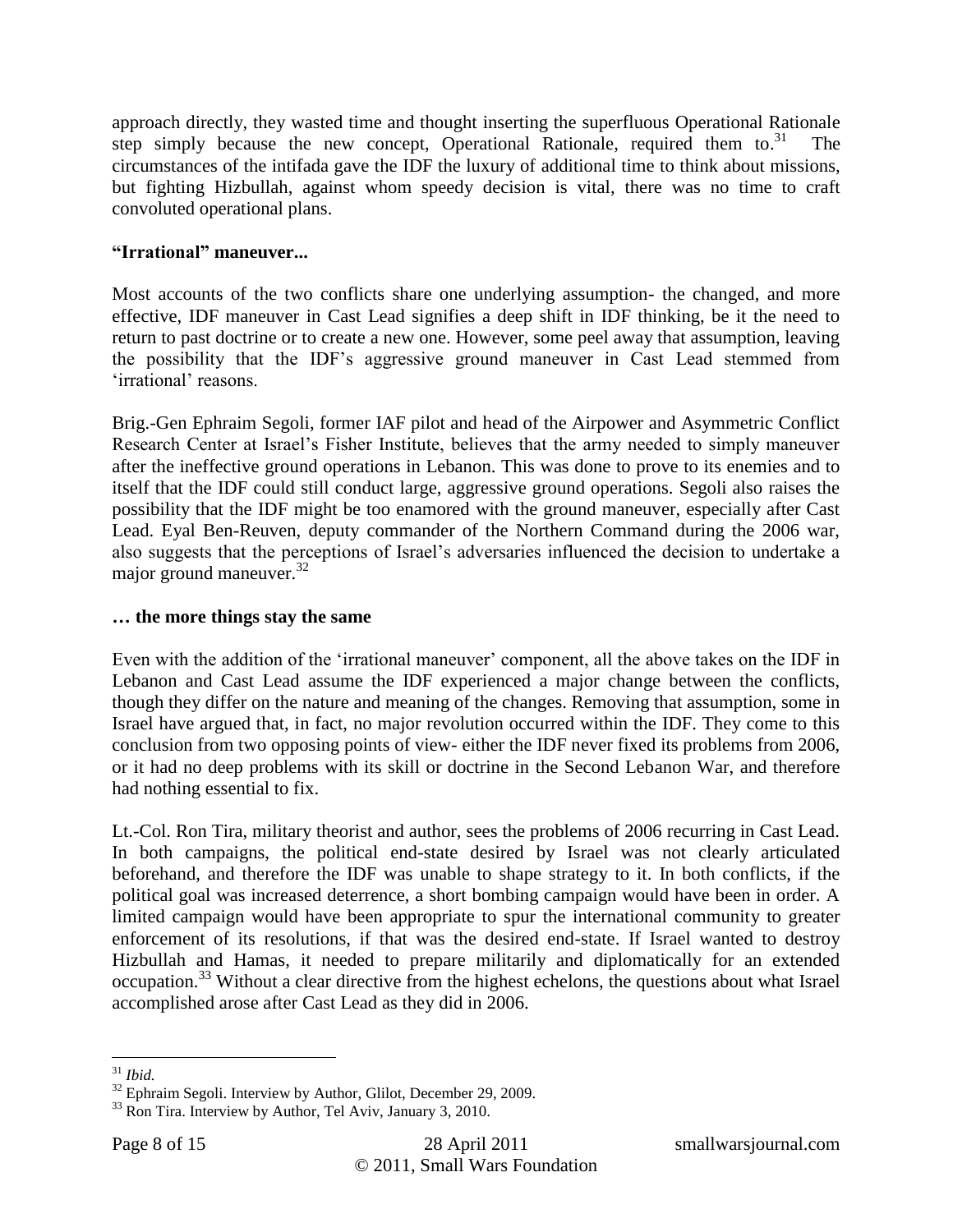Tira also sees a repeat of operational problems in Cast Lead. The halting ground raids into Lebanon in 2006 had no synergy, and did not build on the IAF"s initial successes. Cast Lead opened up with a similar air campaign, one that took Hamas by surprise. But, after Dec.  $27<sup>th</sup>$ , argues Tira, the IDF remained largely static for a week. Again, the IDF failed to capitalize on the surprise air campaign, rendering the ground incursion a separate undertaking with no continuity. To Tira, the hesitance moving beyond the bombing phase comes from the lack of direction at the  $top.<sup>34</sup>$ 

As Hizbullah remains quiet, the aftermath of the Second Lebanon War is looking better to many Israelis. The argument that the Second Lebanon War was not the failure reported in the media has begun to take hold in Israeli discourse. While there were undoubtedly tactical problems stemming from reduced budgets and lack of training, the major reason the war in 2006 fell short of expectations was the approach of Halutz and the top generals. Because they never declared the operation a war, the General Staff never went into wartime footing. In a war, the Chief of Staff moves into the war room and operates on a wartime schedule, which did not happen in Lebanon. The Main Operating Headquarters, meant to be used in war, was never activated.<sup>35</sup> In short, the IDF prepared for an operation but found itself in a war. According to this narrative, the IDF would have been fully capable of aggressive ground maneuver, and other demands of full-scale war, in 2006, but were not ordered to do so until the very end of the conflict. Had the government decided to pursue the plans to their maximum desired achievement, the war would have looked much different, but the government had reasons to keep the war from expanding beyond certain boundaries. Without the decision to undertake a major ground maneuver, the IDF of 2006 cannot be judged on its ability to maneuver.

#### **Synthesis**

If observers and officers in the US and Israel are to truly extract lessons from the recent IDF experience, a clear account has to be distilled from the disparate accounts. Far from simply choosing between conflicting viewpoints, it is possible to gain a robust picture of the IDF and its conflicts in the past five years by synthesizing elements of the above observations.

The Back to Basics narrative misses the larger picture, the profound changes that the IDF went through at the doctrinal and conceptual levels. But regarding training and tactics, Matthews and the CIS give a good sense of the shift between the two conflicts. Not expecting intensive warfare in the foreseeable future, the IDF let the skills of its soldiers atrophy. Training was minimal, and increasingly oriented toward low-intensity conflict.

Shortly after the Second Lebanon War, IDF training changed dramatically. Every brigade went through extensive and intensive training periods culminating in full-scale brigade maneuvers. The reservists began their return to combat readiness as well with replenished training budgets. The training of reserve officers was particularly improved. Thirty nine percent of reserve company commanders had not received any training for their position, according to a report released in 2007, but in that same year the IDF launched a training program for reserve commanders. They attended two to three month courses at the officers training school, Bahad 1.

<sup>34</sup> *Ibid.*

<sup>35</sup> Winograd Commission, *Final Report,* 296.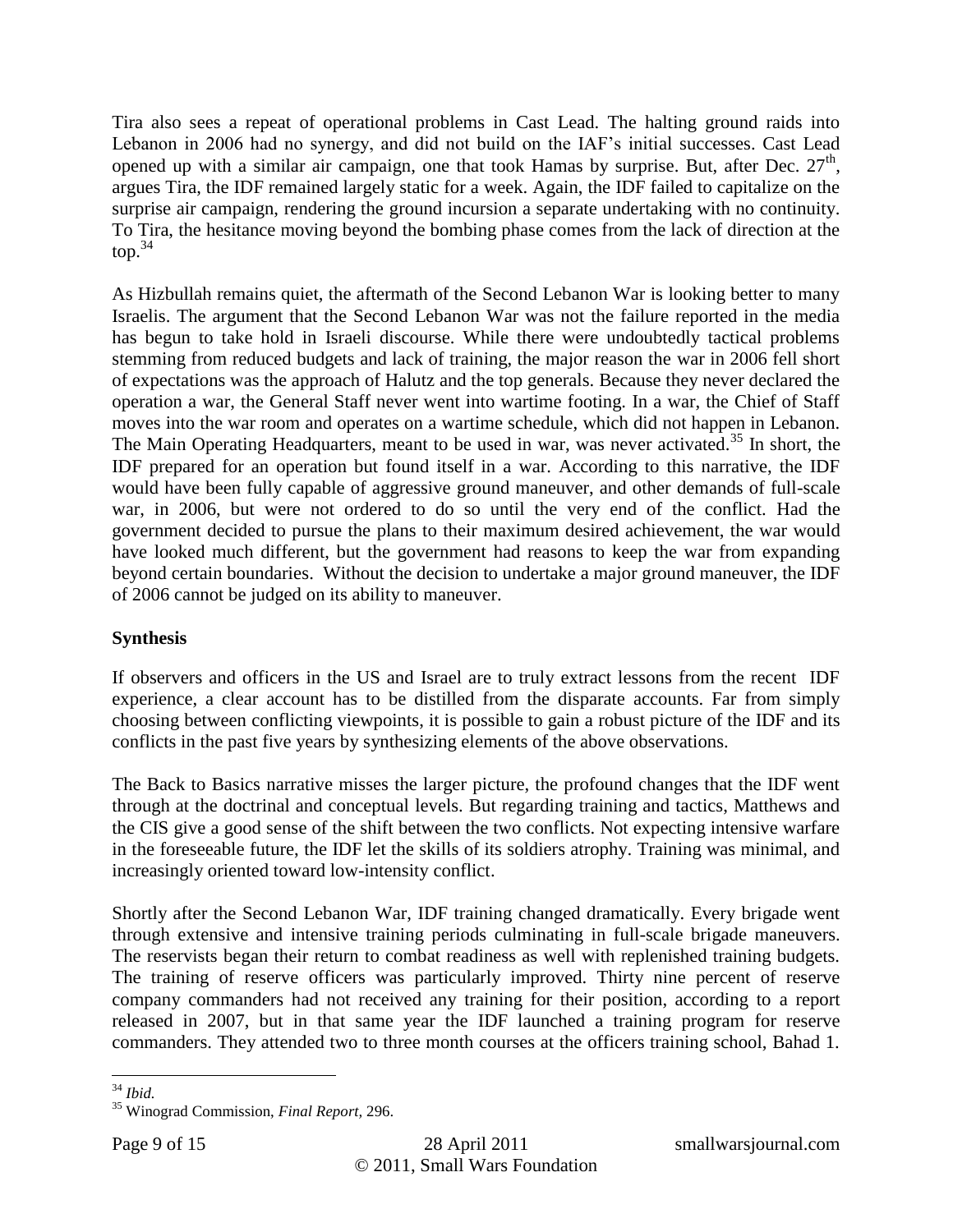These commanders were integrated into maneuvers on the Golan Heights, and trained with their units in live-fire exercises.<sup>36</sup> Also in 2007, the NIS 2 billion "Eshed HaNehalim (Stream Rapids)" procurement program began. Under the program, every reservist will receive updated equipment by the end of 2010, and will personally check his unit's emergency storage facilities once a year to verify their readiness.<sup>37</sup> As Matthews and his colleagues describe, the IDF did go back to the basics of training and logistical support after 2006, and that contributed significantly to its performance in Cast Lead.

Matthews writes that the IDF adopted EBO, which adversely affected the IDF"s thought and performance in 2006. Matthews overstates the case. As discussed above, the IDF never adopted EBO or any new comprehensive doctrine, though it was developing a new operational concept. Some of the decisions and actions that Matthews attributes to EBO were in fact symptoms the low-intensity conflict mindset that had descended upon the IDF after years of fighting Palestinian terrorism. Matthews does pick up on new ways of thinking and constructing orders in the IDF general staff; while these ideas were not a complete doctrine, they did affect decisionmaking processes and orders among some senior officers.

Though there was no new doctrine dominating IDF thought, an intellectual worm had eaten through the core of IDF thought- the low-intensity conflict (LIC) mindset, in which decisive victory is unattainable, enemies must be cognitively defeated, and commanders subscribe to the idea of post-modern warfare . Formed by the struggle against Palestinian terrorism, this mindset influenced IDF conduct in Lebanon far more than the new operational concept or any new doctrine. The LIC paradigm appears in senior IDF commanders' publications. The professional journal of the IDF, *Ma'arachot* (Campaigns), is a valuable source for extracting dominant ideas in officers" minds. Commanders writing in *Ma'arachot* before 2006 suggest the IDF should treat its campaigns as rounds within a much-longer fight, appropriate for the low-intensity conflict against the Palestinians, instead of striving for quick victory.

Col. Miri Eisen"s 2003 article, "The Struggle over Consciousness in the Post-Modern War", clearly reflects LIC thinking, using Moshe Ya"alon"s statements about the defeat of the Palestinian consciousness being Israel's goal in their war on terror.<sup>38</sup> Ya'alon himself wrote an article in 2005 in which he calls the defeat of the intifada "the end of the current round and the beginning of a new period."<sup>39</sup> Focusing on the consciousness of the Palestinians, and his view of the struggle as a long, gradual fight, Ya"alon writes: "In the struggle we find ourselves in there is no complete victory and no complete and speedy submission (*hachra'a*)…In this war the winning side is the one that in a string of victories brings the other side to an understanding that violence and terror don't pay."<sup>40</sup>

<sup>36</sup> Yoaz Hendel, "The Reserves Comeback," *Strategic Assessment* 10, no. 4 (February 2008). Available from http://www.inss.org.il/publications.php?cat=21&incat=&read=1647

<sup>&</sup>lt;sup>37</sup> Hendel, "The Reserves Comeback".

<sup>&</sup>lt;sup>38</sup> Miri Eisen, "Hama'avak al HaToda'ah BeMilhama HaPost Modernit (The Struggle over Consciousness in the Post-Modern War), in *HaImut HaMugbal- Kovetz Ma'amarim* (Tel Aviv: Ma"arachot, 2004), 347-376.

 $39$  Moshe Yaalon, "Tzahal BeFetah HaShanah Ha58 LiAtzmaut Yisrael (IDF at the beginning of the 58<sup>th</sup> year of Israel"s independence," *Ma'arachot* 400, (May 2005), 2-5. <sup>40</sup> *Ibid.*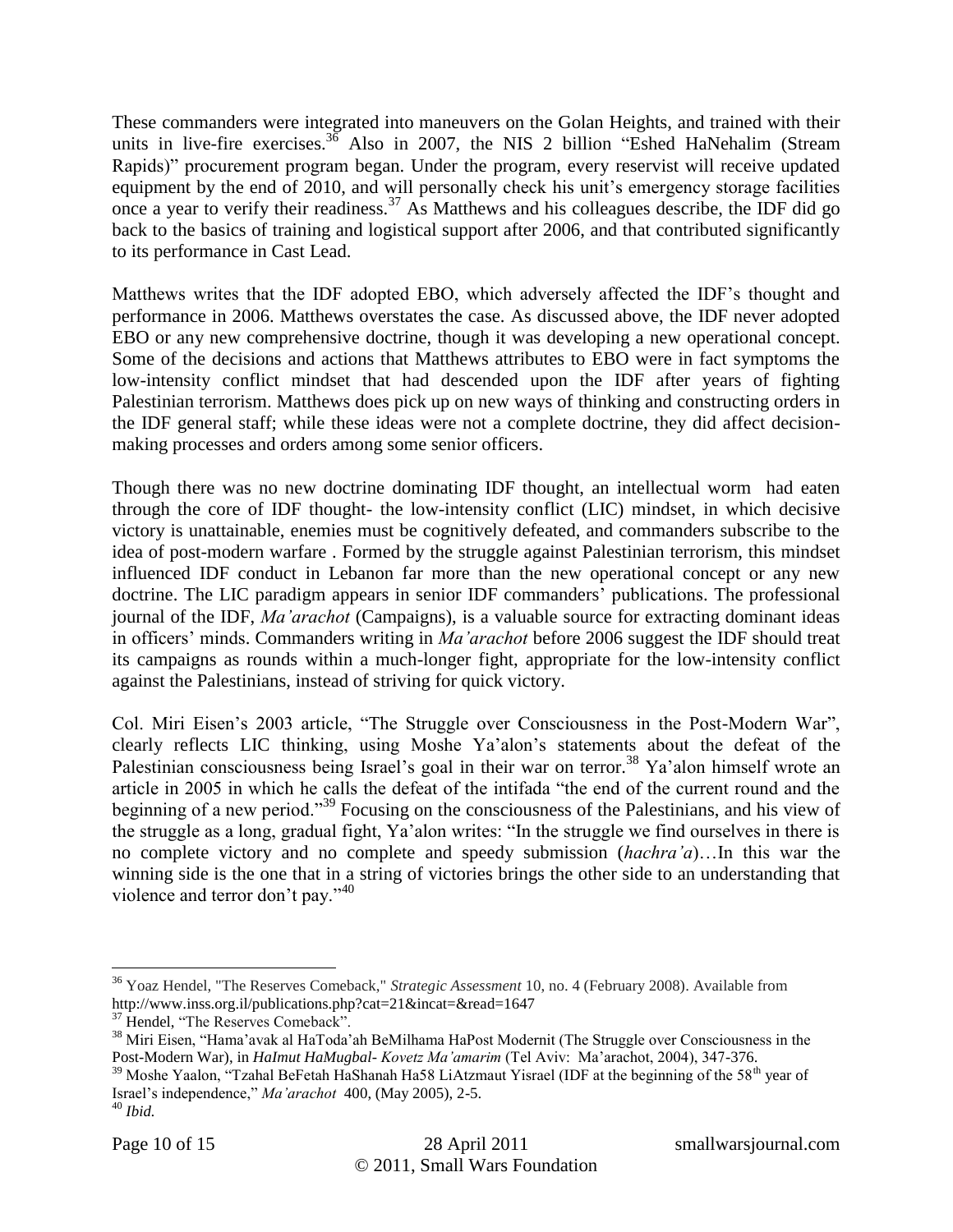The LIC mindset also emerges in the General Staff conferences during the 2006 war. Against a LIC enemy like the Palestinians, it is possible to put off operations if the force is not completely prepared. An arrest can almost always happen the next night if the arresting force needs more time to train. In a war, however, that luxury does not exist. During one of the discussions during the war, Adam stated that an operation could be put off by one day if the force was not ready.<sup>41</sup>

The top Israeli commanders showed their internalization of the LIC way of thinking in their discussions about the meaning of victory between 2000 and 2006. In 2001, senior officers spoke at a conference entitled "Between *Hachra'a* and Victory". Dan Halutz, then IAF commander, extolled the role of airpower in gaining *hachra'a* (operational decision) and victory. "Is war over territory relevant at all in the future?" Halutz asked. "In my opinion-no!" Citing operations Accountability and Grapes of Wrath in Lebanon, Desert Fox in Iraq, and Noble Anvil in Kosovo, Halutz pointed out that ground power was not used as long as air power was feasible. Airpower, as evidenced by the opening IAF strike in 1967, can play a decisive role in war. Because of the ability of airpower to influence consciousness, it was now an important part of obtaining a decision: "What is *hachra'a*? In my eyes, *hachra'a* is an issue of consciousness. Airpower influences in a meaningful fashion the consciousness of the enemy."<sup>43</sup> Halutz urged the IDF to break with the assumption that victory equals territory. He also argued against the idea that there existed "physical *hachra'a"*, instead pushing the idea of "*hachra'a* of the consciousness".<sup>44</sup>

In addition to the LIC mindset, the new ideas introduced into the IDF, as argued by Pinkas, harmed the IDF's tactical ability in war. It created ways of thinking that took too much time for the pace of war, and muddied commanders" focus on decisive victory. At the highest levels of IDF command, Naveh"s ideas moved them away from issuing clear orders and looking for decisive victory. On July  $20<sup>th</sup>$ , Halutz issued the order for entry into Lebanon, Operation Changing Direction 3: "A system-wide, integrated, and timed strike (Onslaught) of maneuver operations with all capabilities in order to undermine the operational performance of the organization [Hizbullah]."<sup>45</sup> Convoluted orders wreaked havoc on the commanders" ability to understand and carry out their missions.

Though the IDF did not adopt EBO, as Matthews contends, senior commanders did speak about influencing the consciousness of the enemy and creating effects during the early stages of the war. This is a result of the Naveh influence. On July  $20<sup>th</sup>$ , Halutz said in a meeting with the Defense Minister that "we must continue to operate in South Lebanon... to strike their will to fight."<sup>46</sup> Similarly, according to Gen. Adam, speaking at a July 22 meeting at the Northern Command headquarters, the IDF had "reached the stage of deepening maneuver with the intent of creating a feeling within Hizbullah that we are moving to broad maneuver. We must use the remaining time to create the cumulative effect."<sup>47</sup> Following the Naveh thinking, Military

<sup>41</sup> Winograd Commission, *Final Report,* 94.

<sup>42</sup> Dan Halutz, "Airpower as a Variable of Hachraah," in "*Ben Hachra'ah L'nitzachon (Between Decision and Victory)": A Joint Seminar between the Center for Study of National Defense- Haifa University and the National Defense College-IDF, 28 January 2001 (*Haifa: University of Haifa), 2001, 96.

<sup>43</sup> *Ibid.,* 98.

<sup>44</sup> *Ibid.,* 100.

<sup>45</sup>Winograd Report, 90.

<sup>46</sup> *Ibid.*, 93.

<sup>47</sup> *Ibid.,*, 97.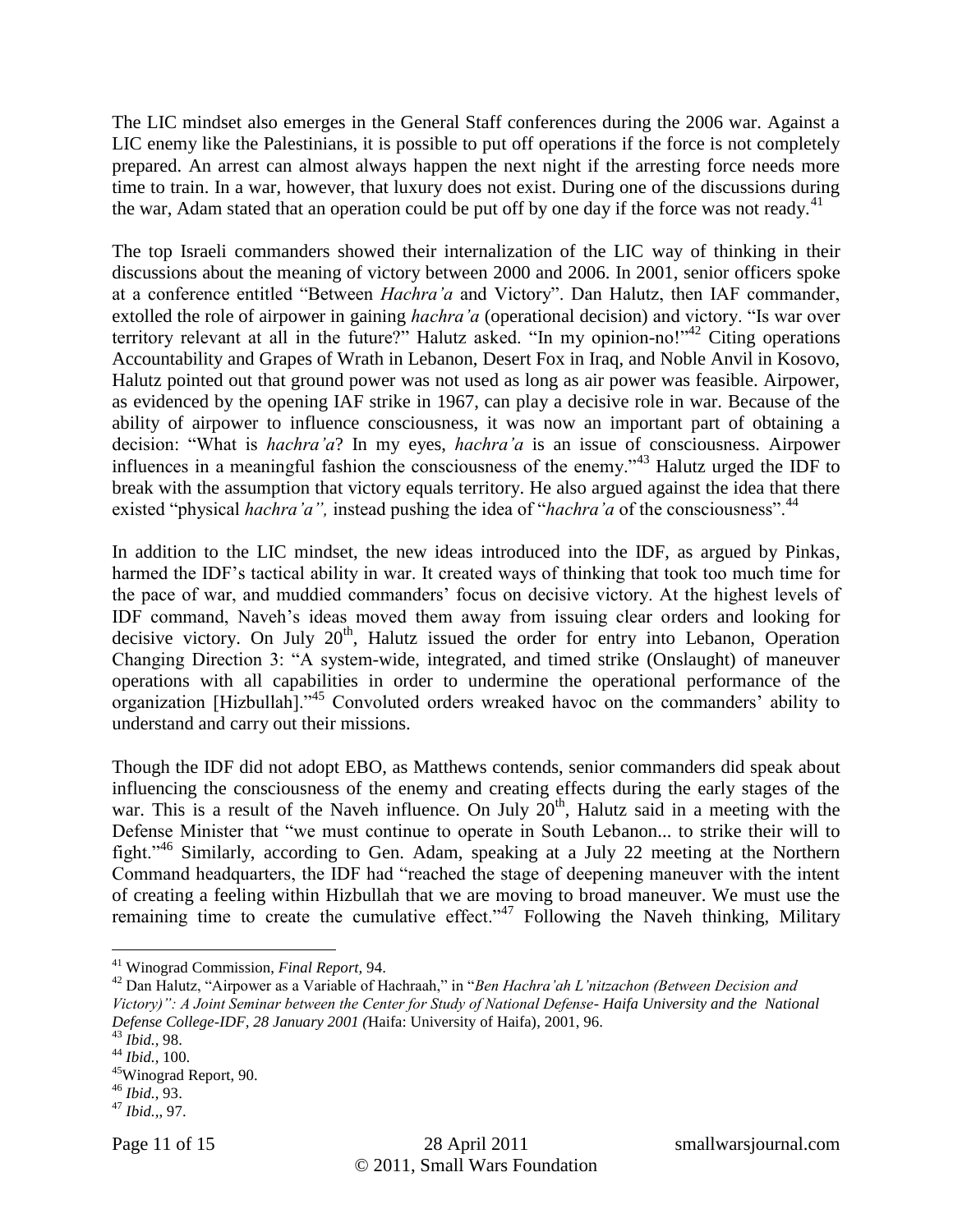Intelligence looked for weak spots to strike that could break Hizbullah, $48$  and the General Staff set effects as goals of missions, abandoning military language.<sup>49</sup>

After the war against Hizbullah, as Gen. Brun and others argue, the IDF did not simply return to its classic doctrine. It shed the LIC mindset, and emerged with a new understanding of maneuver and victory, on display in Cast Lead. One of the lessons learned from Lebanon was the need for better combined and joint operations. 'Jointness' was "a state of mind, evolved into a common language and culminated in the comprehensive, multidisciplinary concept of operations played out in Gaza."<sup>50</sup> Almost a year before Cast Lead, IDF Southern Command officers sat with Shin Bet members, Navy and Air Force personnel, and intelligence officers to create a joint target bank and a plan understood by all branches. The commander of Combat Engineering Battalion 605 even took his company commanders on a helicopter flight over Gaza so they could see it from a pilot's eyes. $51$ 

The preparation proved itself in the fighting. "Most of us all knew one another" said IAF Colonel Dor. "We could recognize each other's voices over the radio, and that makes a big difference."<sup>52</sup> The important innovation was putting all combat elements-air, armor, artillery, and engineers- in the hands of the brigade commanders. Intelligence and ground forces worked so intimately that ground commanders had names, addresses, and pictures of local Hamas commanders, and they turned over captured documents and prisoners immediately to their intelligence liaisons. Whereas in Lebanon, airpower played only a supporting role for the ground advance phase, in Gaza they were fully integrated. "I instructed my pilots to consider themselves the flying tank of the brigade commander," said IAF Lt. Col. Gil. The idea of supporting and primary elements in maneuver did not apply to Cast Lead. Instead, the IDF understood that the air and ground forces should assist one another, depending on the situation. When appropriate, the IAF would provide close air support for the maneuvering tanks and infantry, and in other situations, the ground forces would cause enemy fighters to come out of hiding, rendering themselves vulnerable to air strikes.<sup>53</sup>

With the new concept of joint operations, the IDF also integrated supporting elements in its operations in Gaza. Humanitarian Operations and Public Relations have strategic importance for Israel, and in Lebanon, they were slapped together haphazardly. Warnings to civilians in Lebanon were general calls to leave certain areas. The public relations effort was almost comically improvisational. Michael Oren, current Ambassador to the United States, remembers sitting in a tent with four other reservists on the border with Lebanon, planning Israel's entire PR strategy.<sup>54</sup>

 $\overline{a}$ <sup>48</sup> *Ibid,* 262.

<sup>49</sup> *Ibid.,* 302.

<sup>50</sup> Barbara Opall-Rome, "Gaza War is Battle Lab for Joint Combat Ops," *DefenseNews,* May 11, 2009. Available from http://www.defensenews.com/story.php?i=4083045.

<sup>51</sup> *Ibid.*

<sup>52</sup> *Ibid.*

<sup>53</sup> Brun, "The Second Lebanon War, 2006", 334.

<sup>&</sup>lt;sup>54</sup> Michael Oren. Interview by Author, March 05, 2009, Washington, D.C.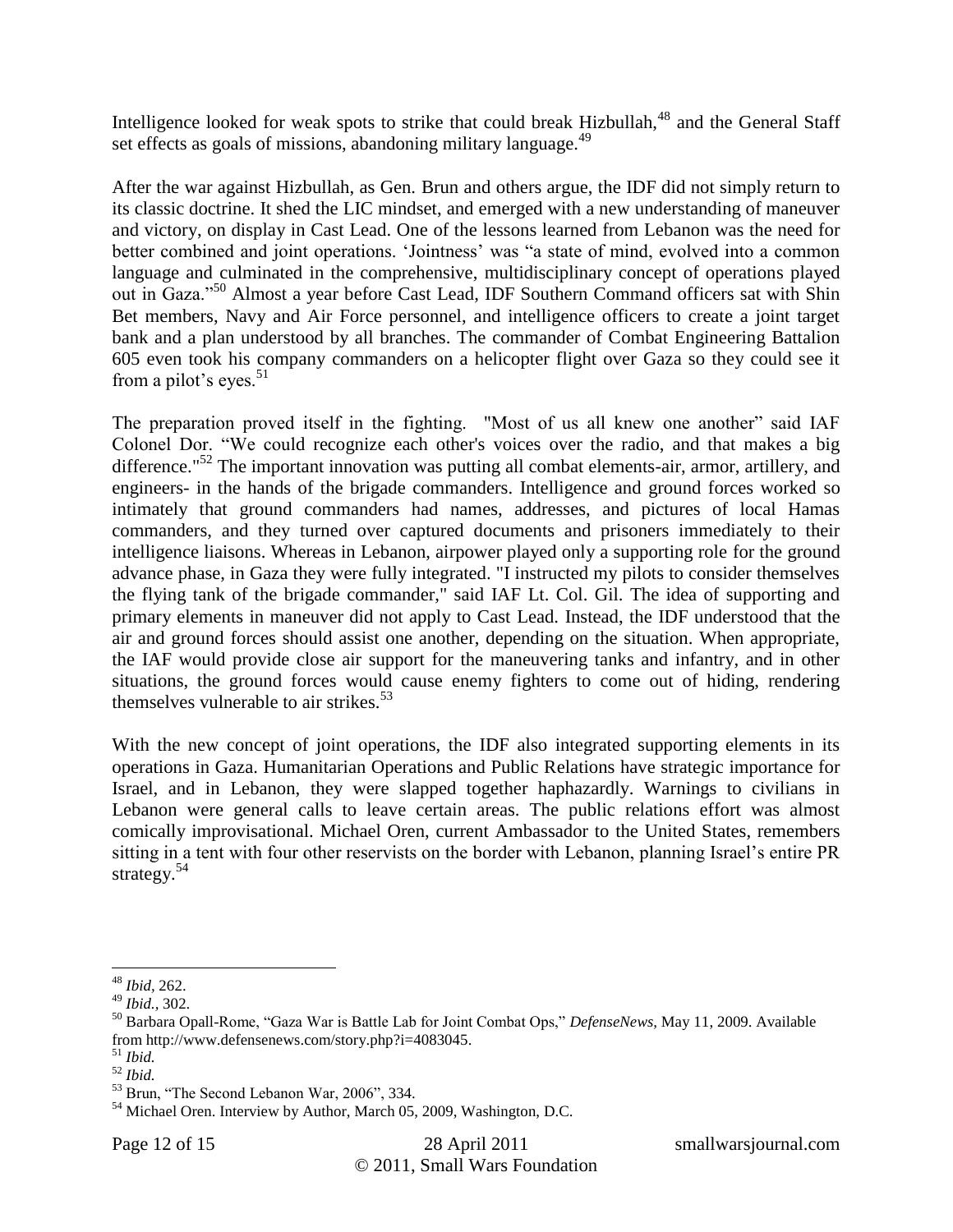In Gaza, on the other hand, Humanitarian, Legal, and Public Relations officers all sat on the planning teams.<sup>55</sup> The general warnings, sporadically effective in Lebanon, were replaced with specific warnings to individuals in target buildings, including text messages and phone calls to residents of houses. Humanitarian corridors were created to allow food and supplies to flow to civilians. IDF public relations officers stood ready with YouTube and Twitter channels promoting Israel"s message.

A change in the way senior IDF commanders talked about victory indicates a new concept of victory after the war in Lebanon. Belief in the possibility and importance of decisive battlefield victory was restored after the LIC mindset had eroded the IDF"s focus on victory. Halutz said that "Dahiya", meaning the clear destruction of the enemy"s symbolic and physical home base, should be the starting point for all future conflicts.<sup>56</sup> Seven months after the war, Moshe Kaplinsky, deputy COS during the war, showed he grasped the importance of Israel being seen as the victor. "I think there is no "war for symbols," said Kaplinsky. "If you fight, you must win. To win is to cause your enemy to not want to fight and be so wounded it will take him a long time to recover...We did a lot of things that brought us close to victory, but the 'victory' is certainly not a victory."<sup>57</sup>

During Cast Lead, the same understanding of clear victory surfaces. In Gen. Brun"s opinion, a central component of Cast Lead was Israel"s internalization of the need to attain decisive tactical achievements against an organization for which non-defeat is a victory.<sup>58</sup> Maneuver was quick and decisive, and the IDF took no chances endangering its soldiers. No one but Hamas spokesmen would argue that Israel failed to achieve a decisive tactical victory. With freedom of maneuver and astonishingly low IDF casualties, the press had little negative material to report.

Despite the improved, but limited, maneuver, Operation Cast Lead exposed persistent problems. As identified by Ron Tira, operations did not follow one another smoothly. There was a lack of synergy between the initial bombing campaign and the ground invasion, and to some extent, between the maneuvering brigades in Gaza. The IDF still needs to solve its operational problems. Tira also identifies a gap between the political end-state desired and the strategy in both Lebanon and Cast Lead.<sup>59</sup> Though the Israel did strengthen its deterrence in both conflicts, it is by no means evident that the fighting in Gaza was planned with a logical, clear connection to the desired political goal.

The IDF reached important conclusions after Lebanon and Cast Lead. Bound by the same societal restrictions, it still seeks to minimize its casualties. In 2006, the IDF attempted this by avoiding ground maneuver as long as possible, while in 2008/9, it relied on overwhelming firepower to protect its troops. The Dahiya Doctrine, or the massive destruction of the enemies' symbolic and strategic home, has taken hold, especially as Hizbullah has been quiet for the four

<sup>&</sup>lt;sup>55</sup> Segoli interview.

<sup>&</sup>lt;sup>56</sup> Ephraim Segoli. Interview by Author, January 1, 2010, Glilot, Israel.

<sup>57</sup> Yisrael Bar-Tov, Eli Pollack, "Yisrael-Hizbullah," 31-2.

<sup>58</sup> Brun, "The Second Lebanon War, 2006," 29.

<sup>&</sup>lt;sup>59</sup> Tira interview.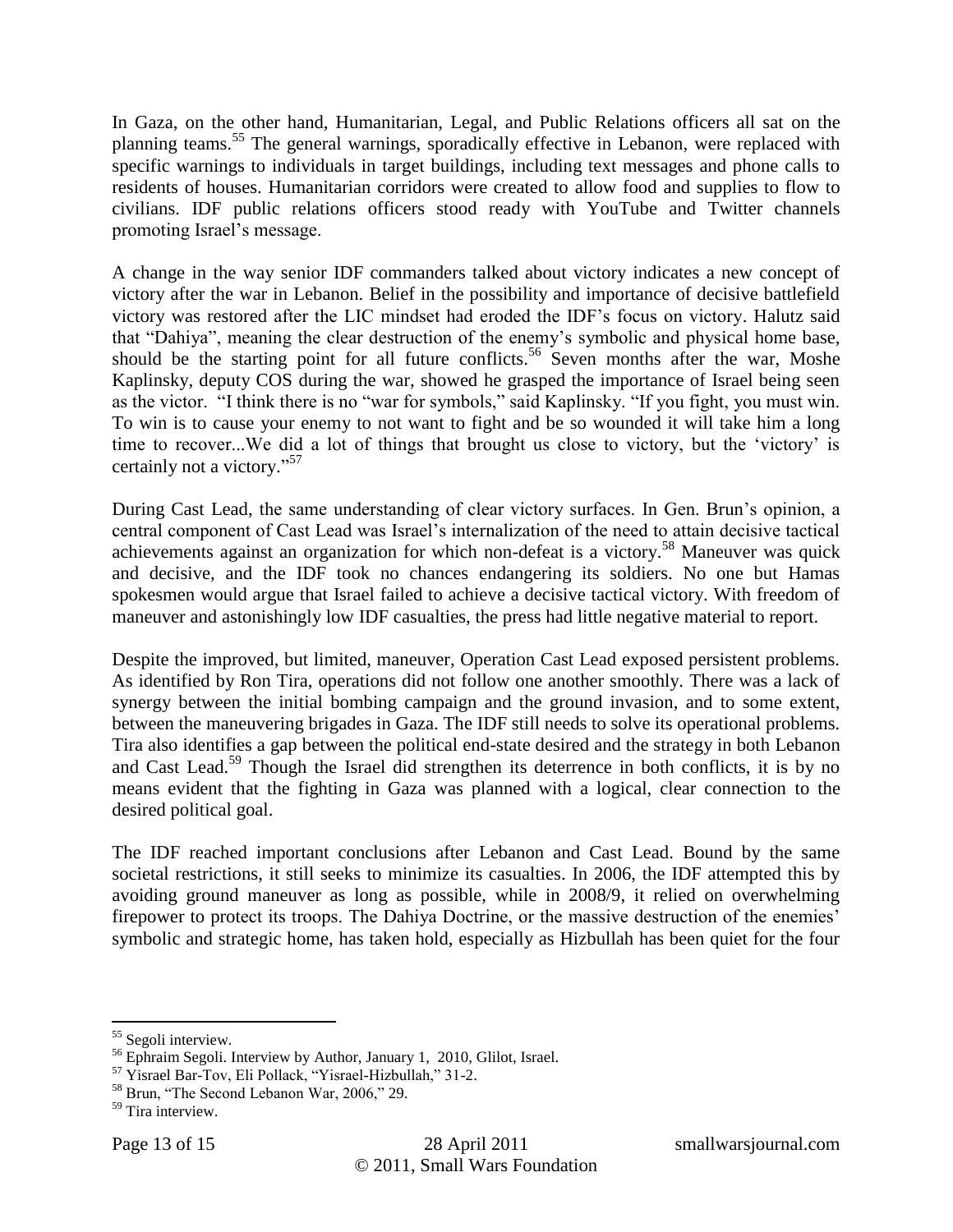years and counting after the war.<sup>60</sup> Deterring semi-state organizations like Hamas and Hizbullah is possible, in the IDF"s eyes.

Of course, since deterrence exists only in the mind of the deterred, Israel"s enemies can decide at any point that the cost of attacking Israel is tolerable once again. Israel expects this, and its goal is to keep the time between flare-ups as long as possible by deterrence through firepower, and to keep enemy rocket fire as low as possible during the flare-ups by ground maneuver.<sup>61</sup> This understanding was absent for most of the war in Lebanon, as the General Staff set stopping Katyusha fire as an objective only on August  $5<sup>th</sup>$ , more than three weeks into the war.<sup>62</sup>

Maneuver, a central component of IDF concepts in recent years, also has a new place. The dichotomy of ground maneuver or airpower has given way to a nuanced discussion of a combined role. Sometimes, ground maneuver supports the IAF by causing targets to expose themselves, and at other times, the air force"s close air support and intelligence supports the ground forces. It is no longer appropriate to speak about a purely "supporting" role. To make any maneuver possible, especially on relevant to Hamas and Hizbullah, all elements must be integrated and capable of performing their tasks. Tank crew must know how to operate their Merkavas, and engineers must know how to clear routes for advancing forces.

In short, in America, the conventional wisdom holds that in Lebanon, the IDF was an unprepared force with a flashy new doctrine, and flailed around southern Lebanon for a month with little to show for it. In Cast Lead, however, a well-prepared army returned to its classic maneuver and doctrine and won a decisive victory. This view misses the nuance that the Israeli voices provide. The Second Lebanon War, while disappointing and painful for Israelis, was a strategic accomplishment in many ways. The problems arose from a lack of a clear concept, not a new doctrine. Cast Lead, while tactically impressive, featured effective but limited maneuver, and is similar to 2006 in the operational shortcomings and strategic effect of the campaign.

The United States military has important lessons to draw from the Israeli experience. Becoming too committed to a certain paradigm, like LIC, could blind commanders to developing dangers. Naveh introduced innovative, exciting ideas, and those who refused to buy into them were marginalized. The US military should be very vigilant about preventing a similar situation, regardless of the type of warfare being fought. This includes the dominant counterinsurgency paradigm, population-centric COIN. America might well face an enemy against whom COIN is irrelevant or inappropriate. The harder commanders push population-centric COIN, the more likely the military is to apply it simply because that is its expertise, or to find itself fighting an enemy for which it is not trained. Dissenting voices need to be heard, or the dominant concept might blind commanders to important counter-evidence. The IDF has found a form of maneuver relevant for fighting sub-conventional enemies, and has found it possible to deter them. The US military should take this lesson to heart, and make sure the current emphasis on COIN does not cause an erosion of conventional combat skills needed in ground maneuver. It will take an integration of all elements, a speedier transmission of intelligence, and careful planning, but the US must maintain its ability to maneuver against skilled enemies.

 $60$  Brom interview.

<sup>&</sup>lt;sup>61</sup> Siboni interview.

<sup>62</sup> Winograd Commission, *Final Report,* 251.